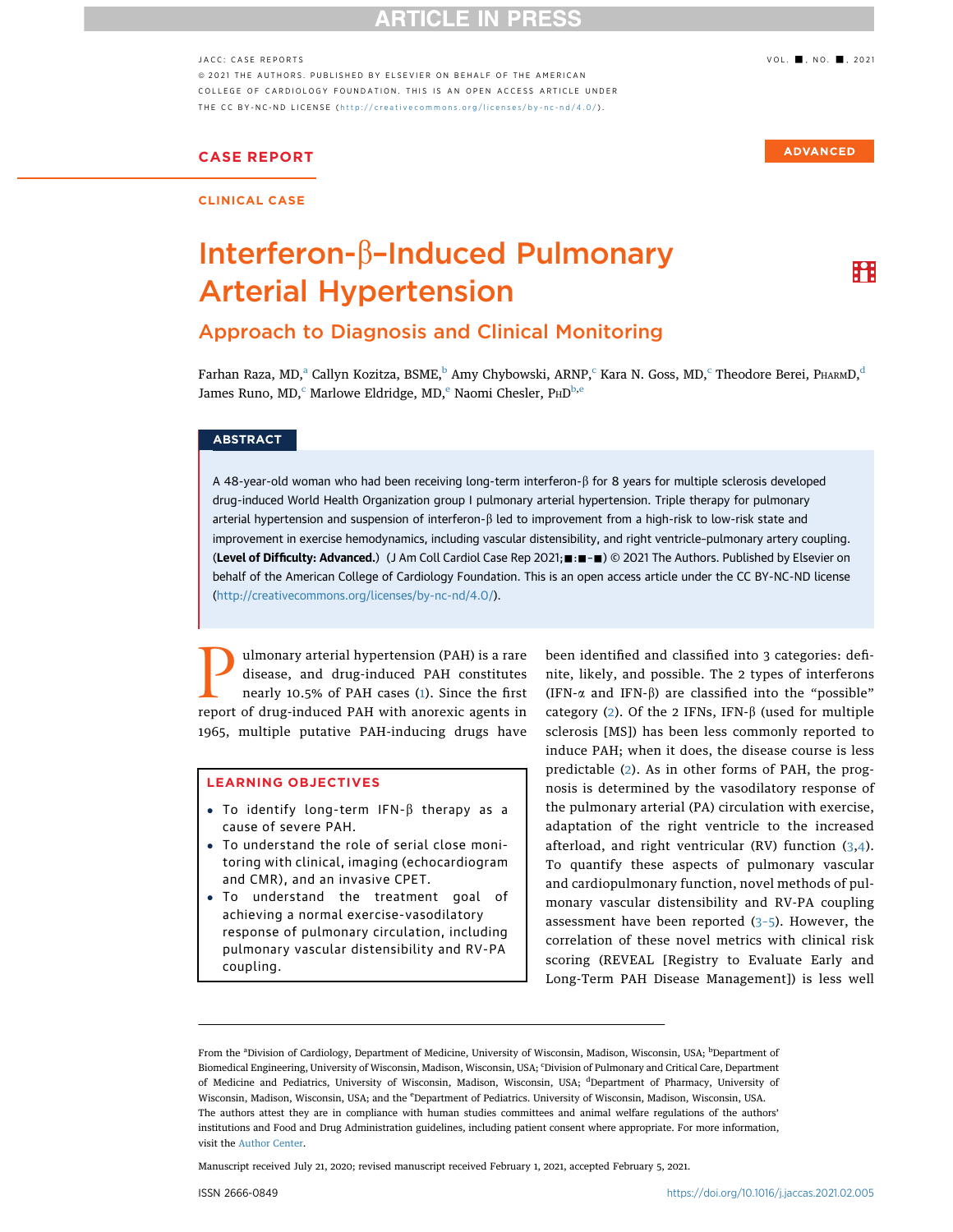# **ARTICLE IN PRESS**

#### ABBREVIATIONS AND ACRONYMS

BNP = B-type natriuretic peptide

BP = blood pressure

CMR = cardiac magnetic resonance

CPET = cardiopulmonary exercise test

DLCO = diffusion capacity of carbon monoxide

ET = endothelin

IFN = interferon

MS = multiple sclerosis

NYHA = New York Heart Association

PA = pulmonary arterial

PAH = pulmonary arterial hypertension

RHC = right-sided heart catheterization

RV = right ventricular

6MWD = 6-min walk distance

established (6). Here we report a case highlighting the need for a high index of suspicion for a drug-induced cause of a new PAH diagnosis and novel methods to monitor clinical improvement.

#### HISTORY OF PRESENTATION

A 48-year-old woman was referred to our PAH clinic (University of Wisconsin-Madison, Hospitals and Clinics, Madison, Wisconsin) for evaluation of PAH identified on echocardiogram. She reported rapidly progressive breathlessness with exertion over 6 months, along with occasional exertional lightheadedness but no syncope.

#### PAST MEDICAL HISTORY

She had received a diagnosis of MS at age 40 years, was treated with IFN- $\beta$  for the past 8 years, and had no MS flares. She reported no other history of PAH risk factors, including thromboembolic disease, connective tissue disease, anorexic drug use, or family history of PAH.

## DIFFERENTIAL DIAGNOSIS

Because of the rapid progression of her symptoms, the echocardiogram-based PAH diagnosis, and the absence of risk factors for left-sided heart disease (hypertension, diabetes, coronary artery disease, valvular heart disease, sleep apnea), PAH diagnosis was suspected. Given the absence of risk factors for autoimmune disease or thromboembolic disease, the underlying cause of PAH was presumed to be idiopathic or drug induced (World Health Organization group I).

#### INVESTIGATIONS

Vital signs included the following: blood pressure (BP), 105/87 mm Hg; heart rate, 93 beats/min; and body mass index, 29.5 kg/m<sup>2</sup>. Oxygen saturation at rest was 98% on room air, and it was de-saturated to 81% on room air with a 6-min walk test (6-min walk distance [6MWD], 266 m). On physical examination, jugular venous pressure was elevated at 16 mm Hg, and a significant RV heave was noted. Cardiac auscultation revealed regular rhythm with a loud  $P_2$ component of second heart sound, and a soft 3/6 holosystolic murmur at the right lower sternal border (exaggerated with inspiration). Brachial pulse volume

was reduced, although no leg swelling or hepatosplenomegaly was noticed.

On initial evaluation, her symptoms were consistent with New York Heart Association (NYHA) functional class III. B-type natriuretic peptide (BNP) was 723 pg/ml (normal  $\langle$ 100 pg/ml), and imaging (echocardiogram and cardiac magnetic resonance [CMR]) findings were suggestive of PAH (Figures 1A and 1B and 2A to 2H, Videos 1 to 4). Pulmonary function testing revealed 72% age-predicted diffusion capacity of carbon monoxide (DLCO). Right-sided heart catheterization (RHC) revealed hemodynamic values consistent with severe PAH (Table 1), with no significant response to an inhaled nitric oxide challenge. Other work-ups, including autoimmune serological tests, ventilation-perfusion scan, and noncontrast chest computed tomography, were unremarkable. On the basis of these studies and her unremarkable family history of PAH, she received a diagnosis of World Health Organization group I drug-induced  $(IFN- $\beta$ ) PAH.$ 

#### MANAGEMENT

The REVEAL risk score (12, <70% 1-year survival) indicated a high-risk initial presentation (NYHA functional class III; systolic BP  $\langle$ 110 mm Hg; heart rate >92 beats/min; 6MWD, 266 m; BNP >180 pg/ml; pericardial effusion on echocardiogram; DLCO, 72%; mean right atrial pressure, 20 mm Hg). IFN- $\beta$  was suspended, and triple PAH therapy was started (including intravenous treprostinil). Despite her unremarkable family history of PAH, the patient was offered genetic testing, which she decided to consider only if robust clinical improvement was not achieved.

Rapid improvement to NYHA functional class II occurred within a few weeks. On 3-month follow-up, she was taking sildenafil (40 mg 3 times a day), ambrisentan (10 mg daily) and intravenous treprostinil (19 ng/kg/min). All parameters had improved to a lowrisk state (Figures 1A and 1B and 2A to 2H, Videos 5 and 6). A cardiopulmonary exercise test (CPET) revealed peak oxygen consumption of 20.2 ml/kg/min (85% predicted), with a peak ratio of minute ventilation to carbon dioxide production of 31 (high-risk >32).

Given her significant improvement, intravenous therapy was transitioned to selexipag, 600 µg twice a day, over a 4-week period (choice limited by insurance). Repeat RHC was deferred because of the patient's strong preference. Repeat CMR (6-months after initial diagnosis) revealed an RV ejection fraction of 54% (Figures 2A to 2H, Videos 7 and 8).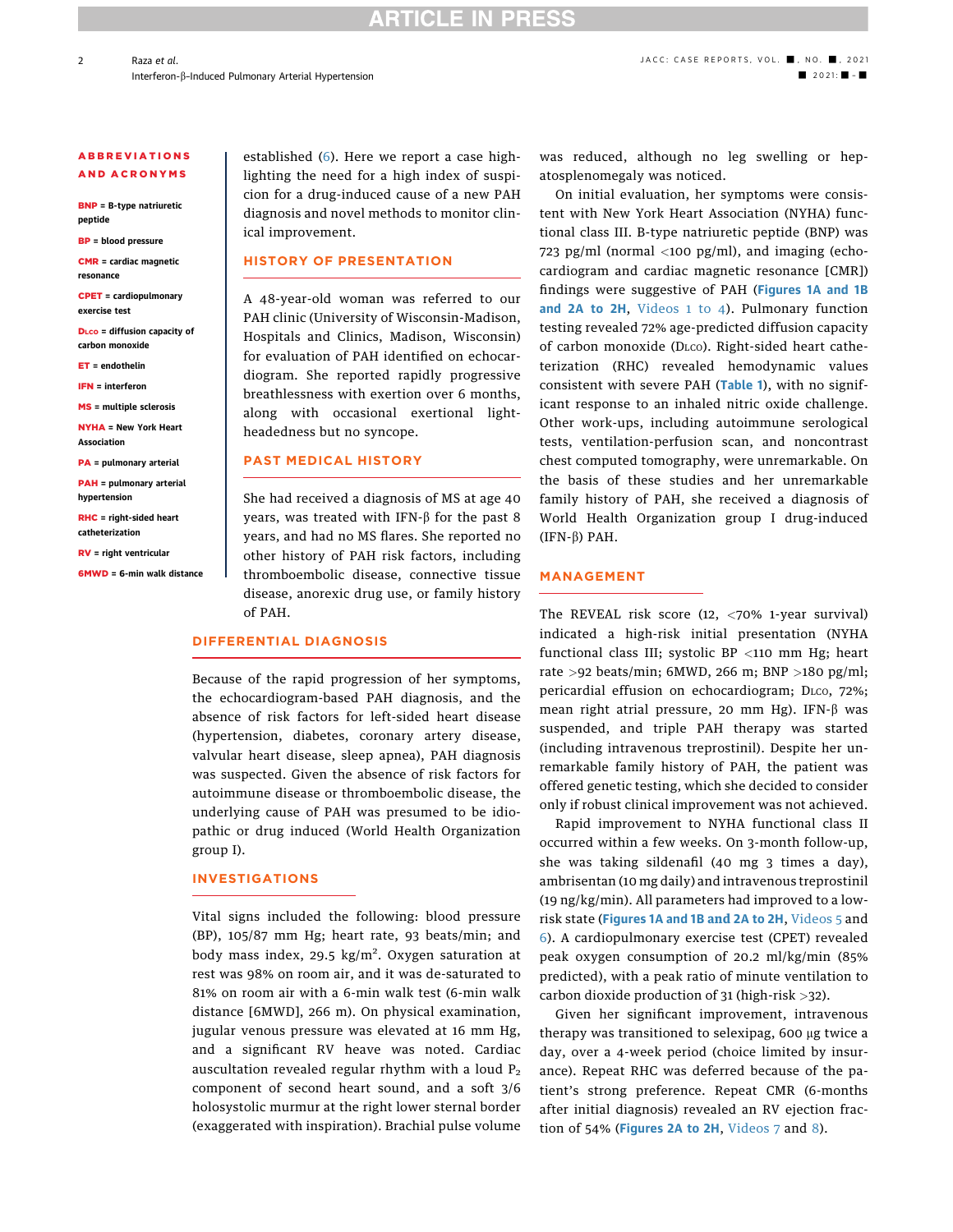3

■ 2021: ■ - ■ The United Pulmonary Arterial Hypertension



[TAPSE/PASP]) (12). <sup>^</sup>Cardiac magnetic resonance-based right ventricular ejection fraction (RVEF). <sup>†</sup>Ratio of end-systolic elastance (Ees) to arterial elastance (Ea) (Ees/ Ea) as a marker of right ventricular-pulmonary arterial coupling, on the basis of the single-beat method (details in Figure 3). BNP = B-type natriuretic peptide; CPET = cardiopulmonary exercise test; IFN = interferon; IV = intravenous; PAH = pulmonary arterial hypertension; PVR = pulmonary vascular resistance; 6MWD = 6min walk distance.

#### **DISCUSSION**

In this case report, we describe the clinical course and management of a female patient with new onset dyspnea and PAH induced by long-term IFN- $\beta$  therapy. Our case report highlights several important points, including timely identification of PAH in patients receiving long-term IFN-b, guideline-directed PAH therapy, and close follow-up, including exercise testing, which can lead to early clinical stability.

IFNs are cytokines with immunomodulatory, antiviral, and antiproliferative properties. They are classified into type I and type II on the basis of their ability to bind to common receptor types. Type I IFNs include IFN- $\alpha$  and IFN- $\beta$ , produced by leukocytes and fibroblasts, respectively. Type II IFNs include IFN- $\gamma$ , produced by T lymphocytes and natural killer cells (7). IFN- $\alpha$  has been used for hepatitis viruses and different malignant diseases, whereas IFN- $\beta$  is approved for MS (2).

Savale et al.  $(2,8)$  reported on 5 patients from a French PAH registry (1998 to 2012) and a summary of a few case reports of patients who developed PAH after 5 to 10 years of IFN- $\beta$  therapy for MS (total  $n = 13$ ). In this cohort, histological specimens from 1 patient who underwent lung transplantation revealed

typical PAH findings (intimal and medial hypertrophy with adjacent plexiform lesion) (8). The timeline of 8 years between IFN- $\beta$  initiation and PAH is consistent with a reported range of 5 to 10 years (2). Interestingly, all IFN- $\beta$ -induced PAH cases were in female patients (total  $n = 14$ , including our case). Similar to the strong female preponderance in idiopathic PAH, this disparity is not well understood (1).

The pathophysiological link between type-1 IFNs and PAH has been suggested in animal studies. Badiger et al. (9) reported that IFN-a induced endothelin-1 (ET-1) in human PA smooth muscle cells, with and without priming with tumor necrosis factor-a. George et al. (10) reported that type 1 IFN receptor knockout mice were protected from effects of hypoxia on the right side of the heart, pulmonary vascular remodeling, and rising ET-1 levels. These studies suggest an important role for type-1 IFN receptor activation leading to increased ET-1 and PAH. As suggested previously, we agree that IFN- $\beta$  likely leads to PAH in a "susceptible" patient (2). The difference in timeline of different IFNs leading to PAH (5 to 11 months with IFN- $\alpha$  vs. 5 to 10 years with IFN- $\beta$ ) likely reflects the variation in their biological properties (2). However, more studies are needed to identify a direct, causative mechanism.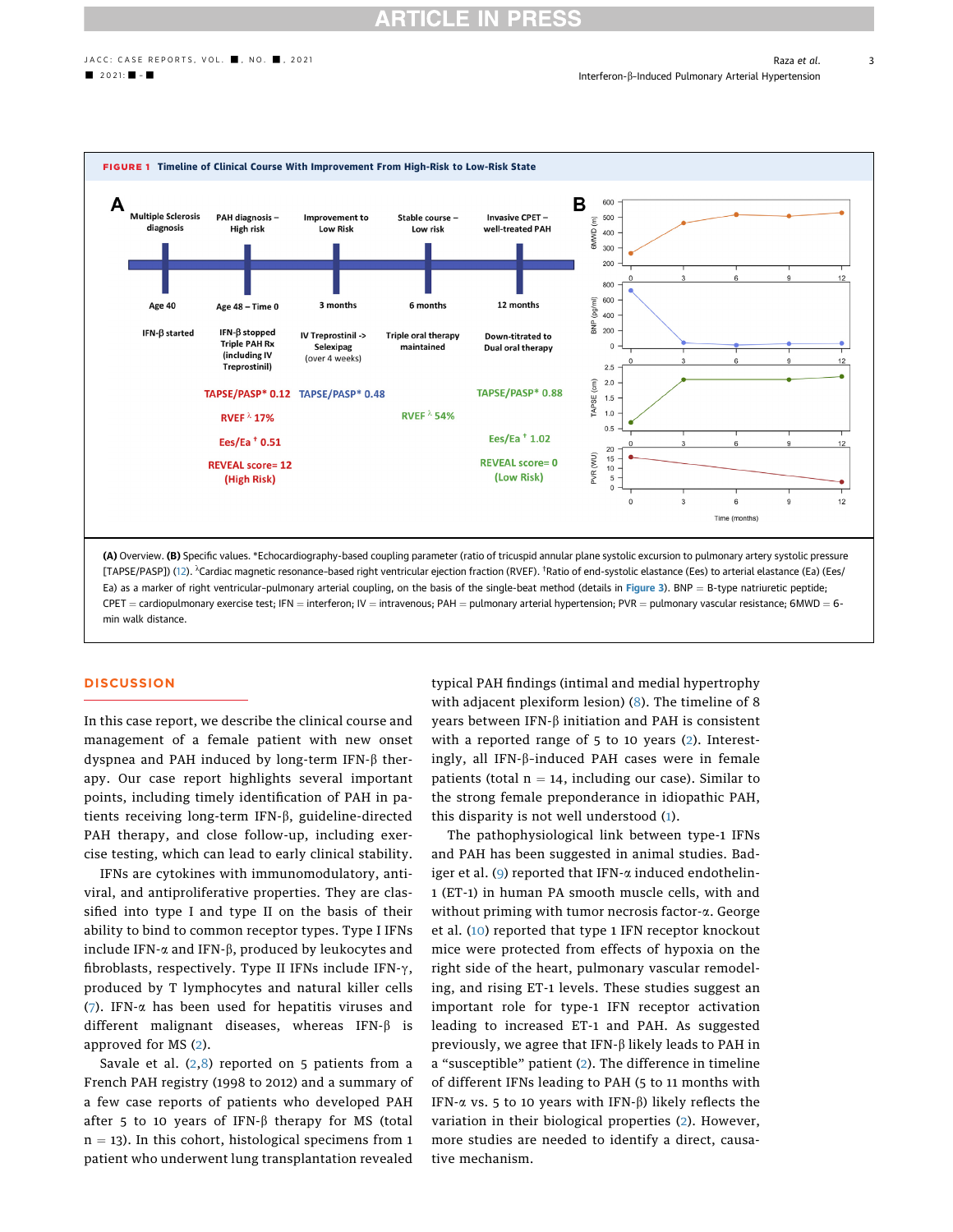# **RTICLE IN PRESS**

## Raza et al. **abuse and the set of the set of the set of the set of the set of the set of the set of the set of the set of the set of the set of the set of the set of the set of the set of the set of the set of the set of t** Interferon-β-Induced Pulmonary Arterial Hypertension - 2021: ■ 2021: ■ 2021: ■ 2021: ■ 2021: ■ 2021: ■ 2021: ■ 2021: ■ 2021: ■ 2021: ■ 2021: ■ 2021: ■ 2021: ■ 2021: ■ 2021: ■ 2021: ■ 2021: ■ 2021: ■ 2021: ■ 2021: ■ 2021:



Pre- and post-treatment normalization of (A and B) right ventricular (RV) outflow tract Doppler waveform notching pattern (reflects increased right ventricular afterload), (C and D) dilated right ventricular apex, (E and F) interventricular septal flattening, and (G and H) severe right atrial dilation and pericardial effusion.

 $\overline{A}$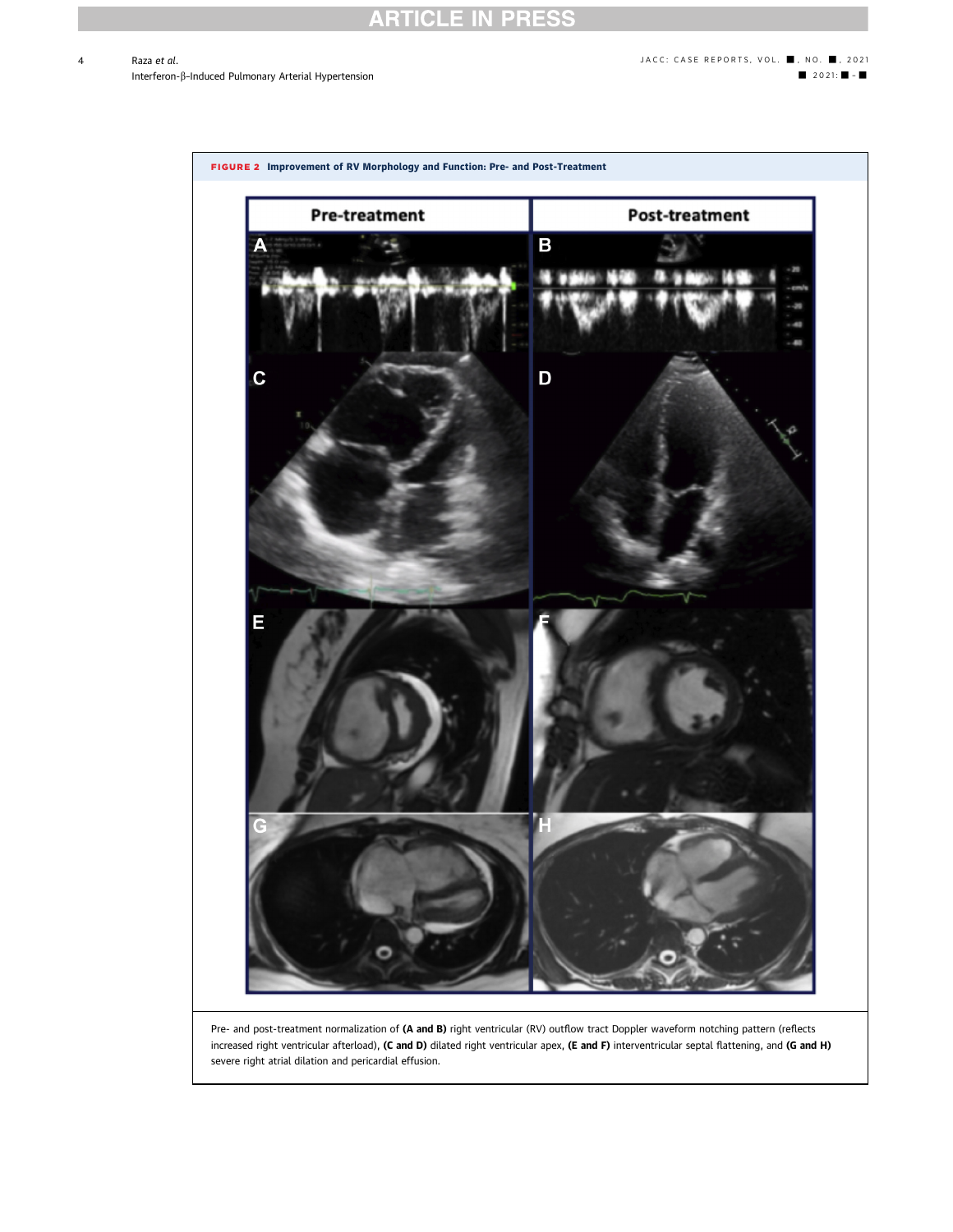## **CLE IN PRE**

5

■ 2021: ■ - ■ The United Pulmonary Arterial Hypertension

For disease monitoring during PAH therapies, invasive exercise testing can provide prognostic information about a vasodilatory response of pulmonary circulation with exercise. Pulmonary vascular distensibility quantifies this pulmonary vasodilatory response with exercise, and it is measured as the percentage of increase in pulmonary vessel diameter per mm Hg increase in pressure (normal, 2%/mm Hg; PAH, 0.4 %/mm Hg) (4). It represents a sensitive marker of small PA function in different disease states.

Moreover, with invasive hemodynamics, RV-PA coupling can be estimated with a single-beat method (Figure 3) (3,5,11). Theoretically, RV-PA coupling can be estimated during exercise as well as at rest, but signal quality typically suffers. Once RV-PA coupling and distensibility are improved, the PAH therapy can be considered for down-titration with cautious follow-up (Table 1, Figures 1A and 1B). Although our study suggests an association of the widely used clinical REVEAL risk score with novel metrics of distensibility and RV-PA coupling parameters (Figures 1A and 1B), larger studies are necessary for validation in different PAH phenotypes.

#### FOLLOW-UP

Over the next 6 months, the patient's clinical course remained stable (Figures 1A and 1B). However, she agreed to undergo repeat RHC because of fatigue

| Hemodynamics                     | <b>Initial RHC</b> | <b>Post-Treatment</b><br><b>RHC: REST</b> | <b>Post-Treatment</b><br><b>RHC: Exercise</b> |
|----------------------------------|--------------------|-------------------------------------------|-----------------------------------------------|
| <b>RA</b>                        | 20                 | 10                                        | 14                                            |
| <b>RV</b>                        | 75/16 edp 26       | 42/8 edp 14                               | 50/12 edp 17*                                 |
| PAP                              | 75/43 (55)         | 42/22 (30)                                | 68/29 (44)                                    |
| <b>PAWP</b>                      | 14                 | 14                                        | 18                                            |
| Cardiac output                   | $3.58+$            | 5.48                                      | 12.58                                         |
| Cardiac index                    | $1.95+$            | 2.84                                      | 6.58                                          |
| PA sat (%)                       | 56.7%              | 69.7%                                     | 41.1%                                         |
| SpO <sub>2</sub> (%)             | 94%                | 99%                                       | 94%                                           |
| PVR (woods units)                | $11.5+$            | 2.9                                       | 2.0                                           |
| $PCa (=SV/PP)$ (ml/mmHq)         | 0.9                | 4.3                                       | 2.4                                           |
| Distensibility (%/mmHq)          |                    |                                           | 0.903                                         |
| Ees/Ea                           | 0.51               | 1.02                                      |                                               |
| Peak VO <sub>2</sub> (ml/min)    |                    | 287                                       | 1194                                          |
| Peak VO <sub>2</sub> (ml/kg/min) |                    |                                           | 15.9 (73%‡)                                   |
| Peak $O2$ pulse (ml/beat)        |                    |                                           | $9.0(96\%+)$                                  |
| Peak $V_F/VCO2$                  |                    |                                           | 28                                            |
| Peak ETCO <sub>2</sub> (mmHg)    |                    |                                           | 39                                            |
| Delta mPAP/CO (mmHg/L/min)       |                    |                                           | 2.0                                           |
| Delta PAWP/CO (mmHg/L/min)       |                    |                                           | 0.6                                           |
| PAWL (PAWP/W/kg)                 |                    |                                           | 10                                            |

TABLE 1 Hemodynamics at Initial Diagnosis and 12-Month Follow-Up

 $CO =$  cardiac output; Ea = PA elastance; edp = end-diastolic pressure; Ees = end-systolic elastance; ETCO<sub>2</sub> = end-tidal pressure of carbon dioxide; mPAP = mean pulmonary artery pressure; PA = pulmonary artery; PAP  $\cdot$ pulmonary artery pressure; PAWL = wedge pressure indexed to workload; PAWP = pulmonary artery wedge pressure; PCa = pulmonary compliance; PP = pulmonary pulse pressure; PVR = pulmonary vascular resistance;  $RA$  = right atrial pressure; RHC = right heart catheterization; RV = right ventricular pressure; SpO<sub>2</sub> = systemic oxygen saturation; SV = stroke volume; VE/VCO<sub>2</sub> = minute ventilation to carbon dioxide production; VO<sub>2</sub> = oxygen consumption; WR = work rate. \*RV tracing obtained almost 10 seconds after the PA tracing (right atrial tracing obtained in interim, via side-port of the PA catheter). This explains the lower RV systolic pressure, in comparison to PA systolic pressure. †Assumed Fick method (Thermodilution method: cardiac output =  $2.60$ , cardiac index  $= 1.42$ , PVR  $= 15.8$ ). ‡Percentage age-predicted.



(Ees) to arterial elastance (Ea), the Ees/Ea ratio. Before single-beat analysis, the right ventricular traces were shifted down to obtain an end-diastolic pressure of approximately zero (11). ESP = end-systolic pressure; Pmax = maximum pressure reached by an isovolumic heartbeat.